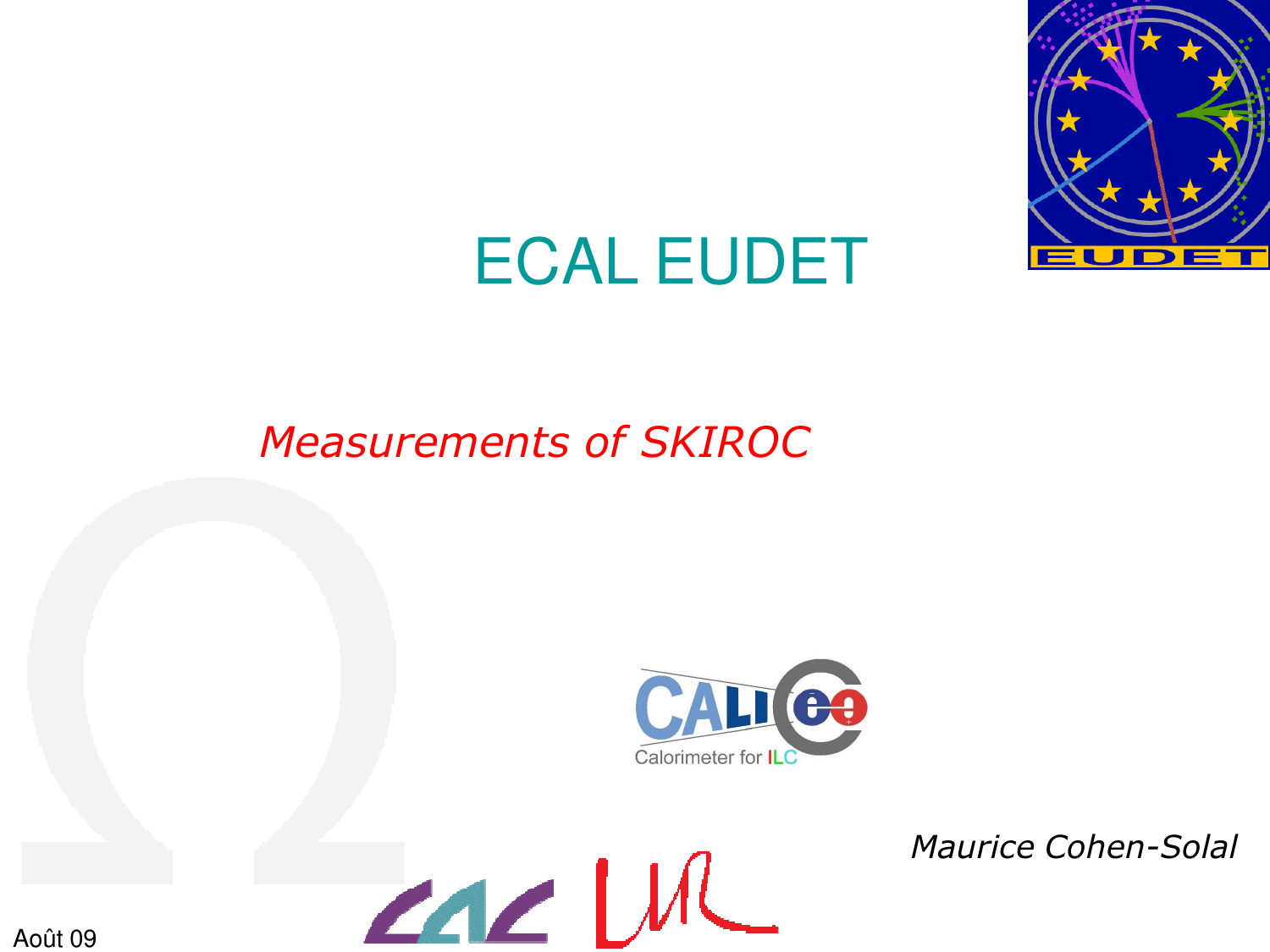## SPIROC / SKIROC Schematic



25 sep 08 J. Fleury / M. C. Solal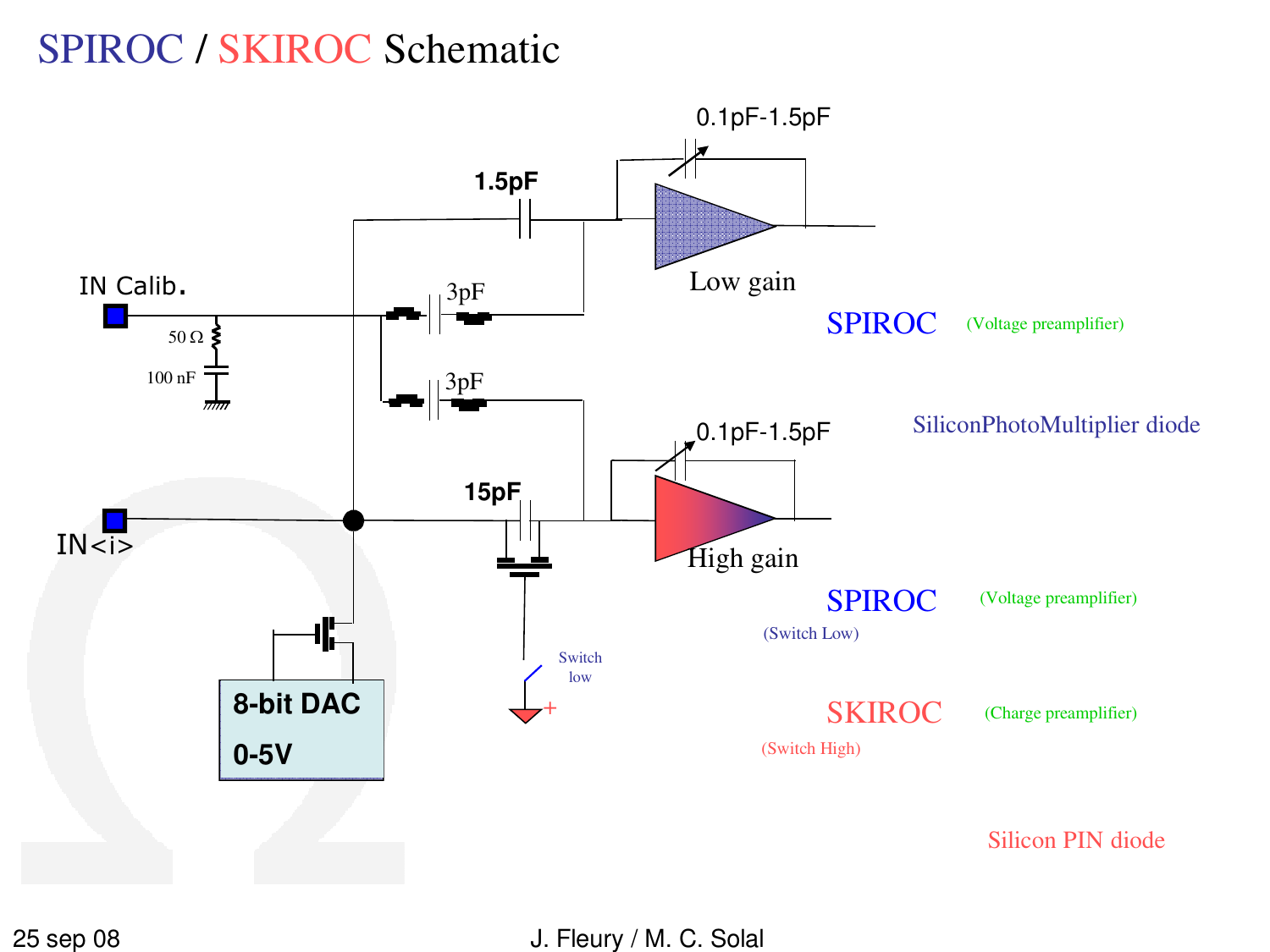### **Parallel noise ?**



**Dependance with Cf, Cc, Cin & no constant with**  $τ$  **?** 

R equivalent =  $160 \text{ k}\Omega$  !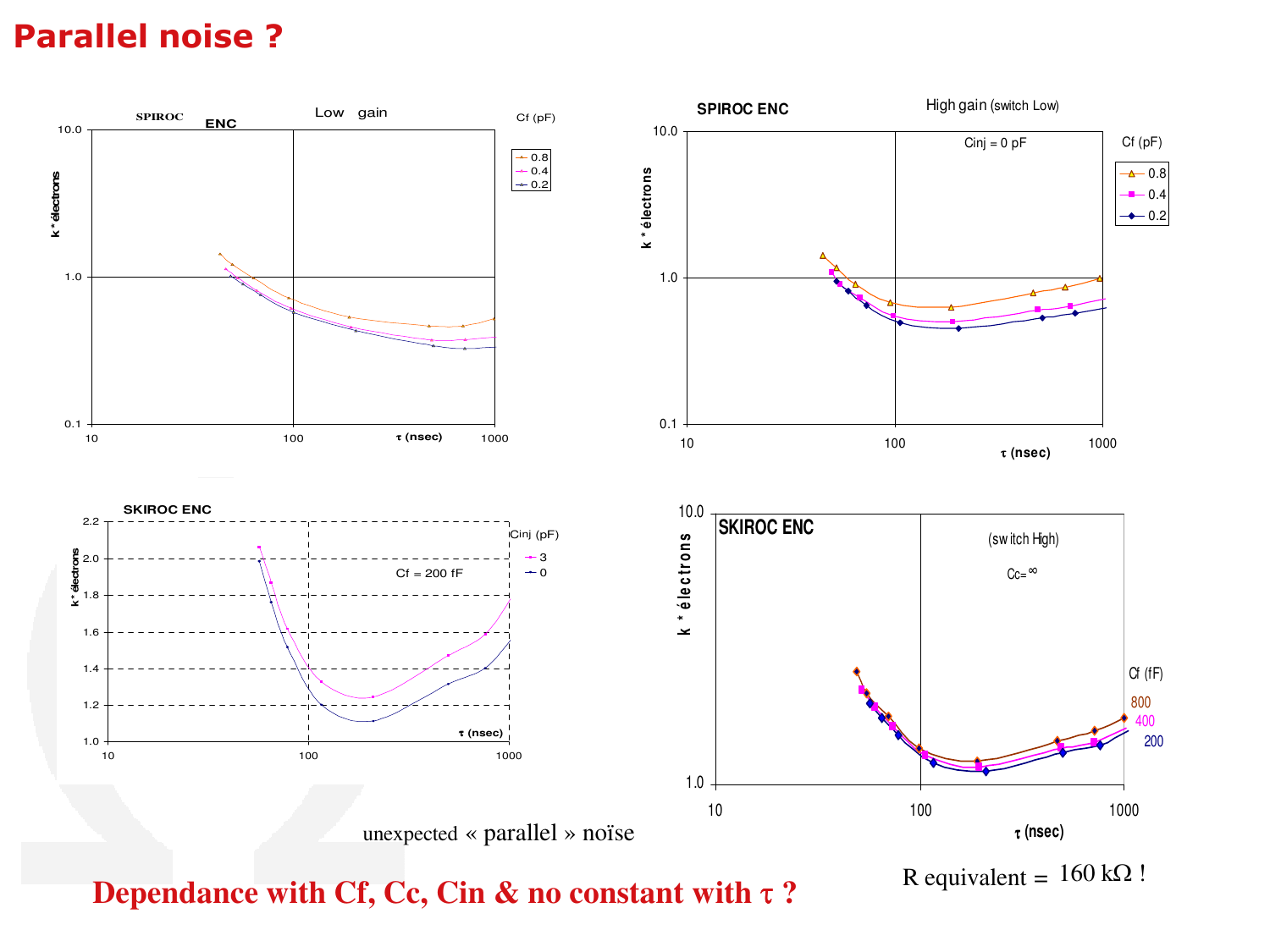#### **noise vs Rp**



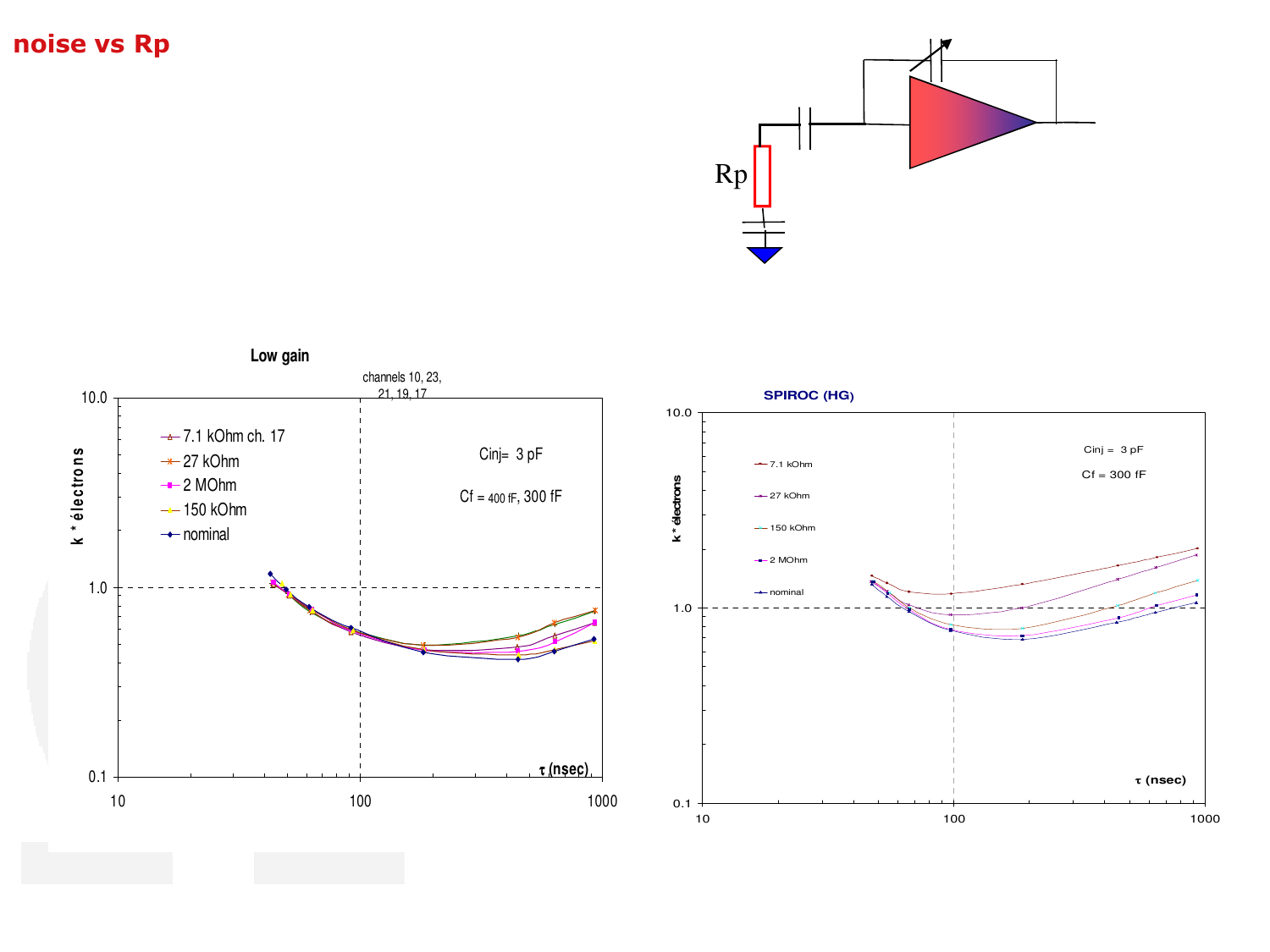#### **ENC measurements & simulation**

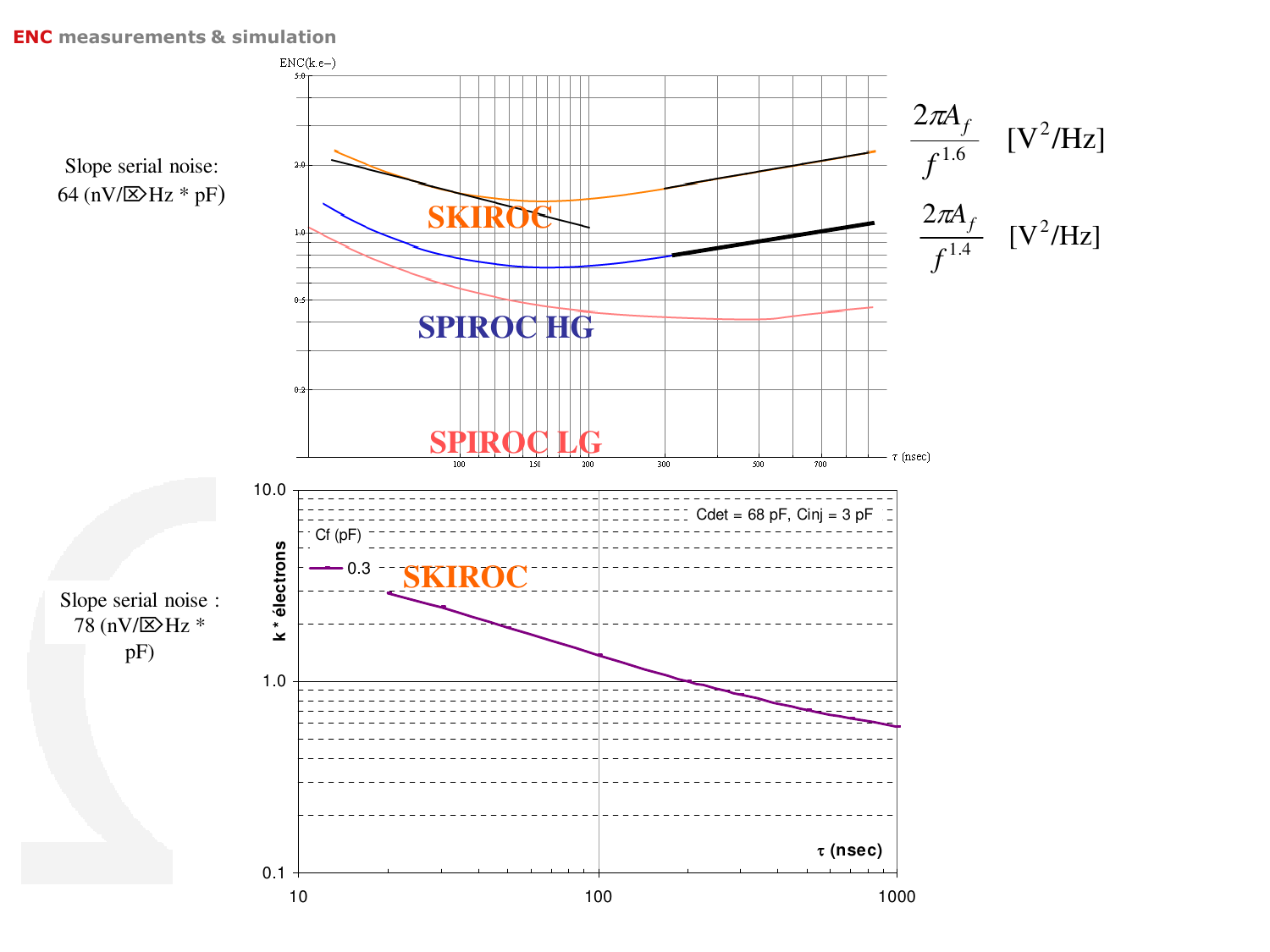## **SKIROC** Noise vs Cdet

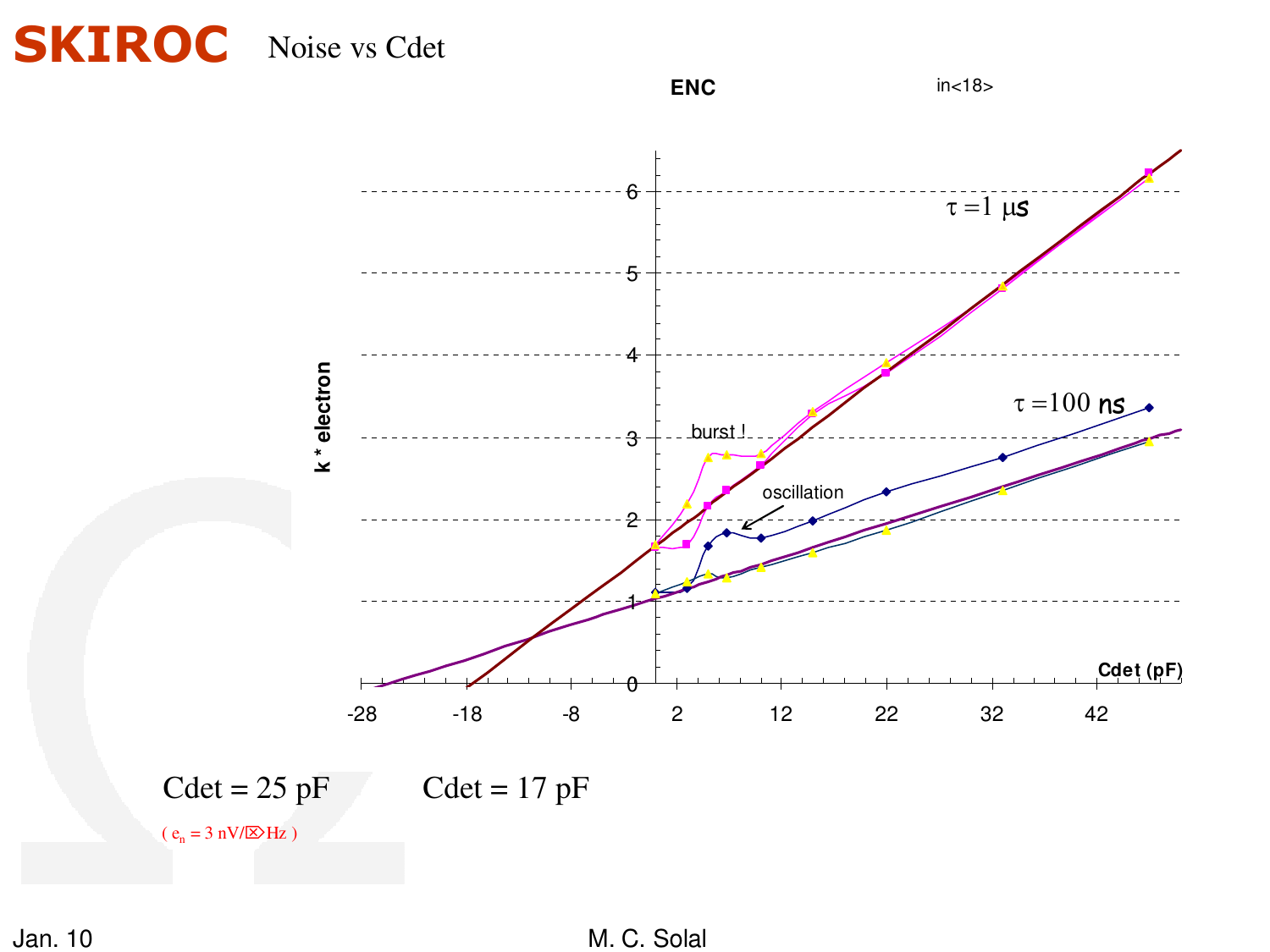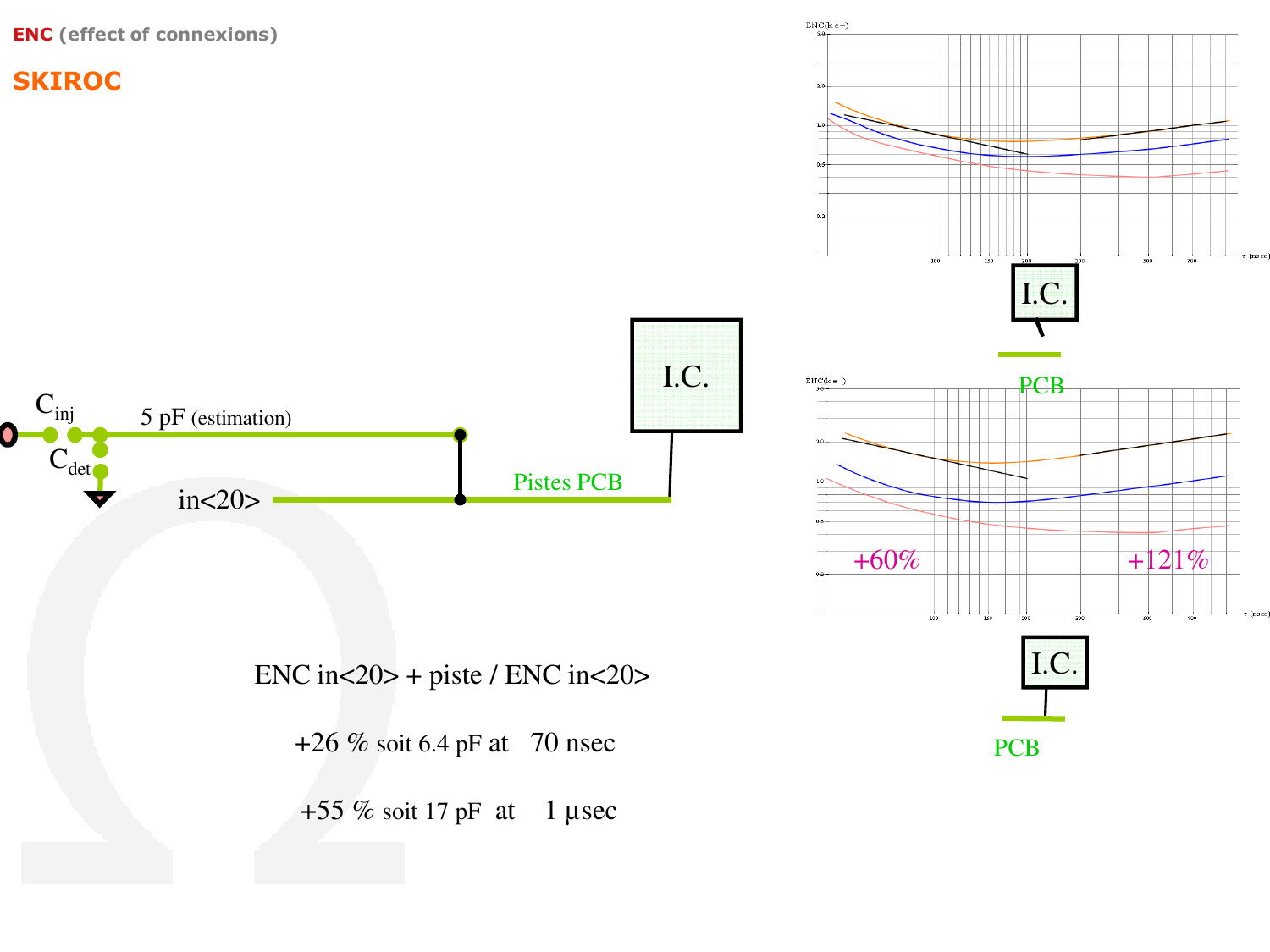# **SKIROC**



Cdet =  $16 - 3 = 13$  pF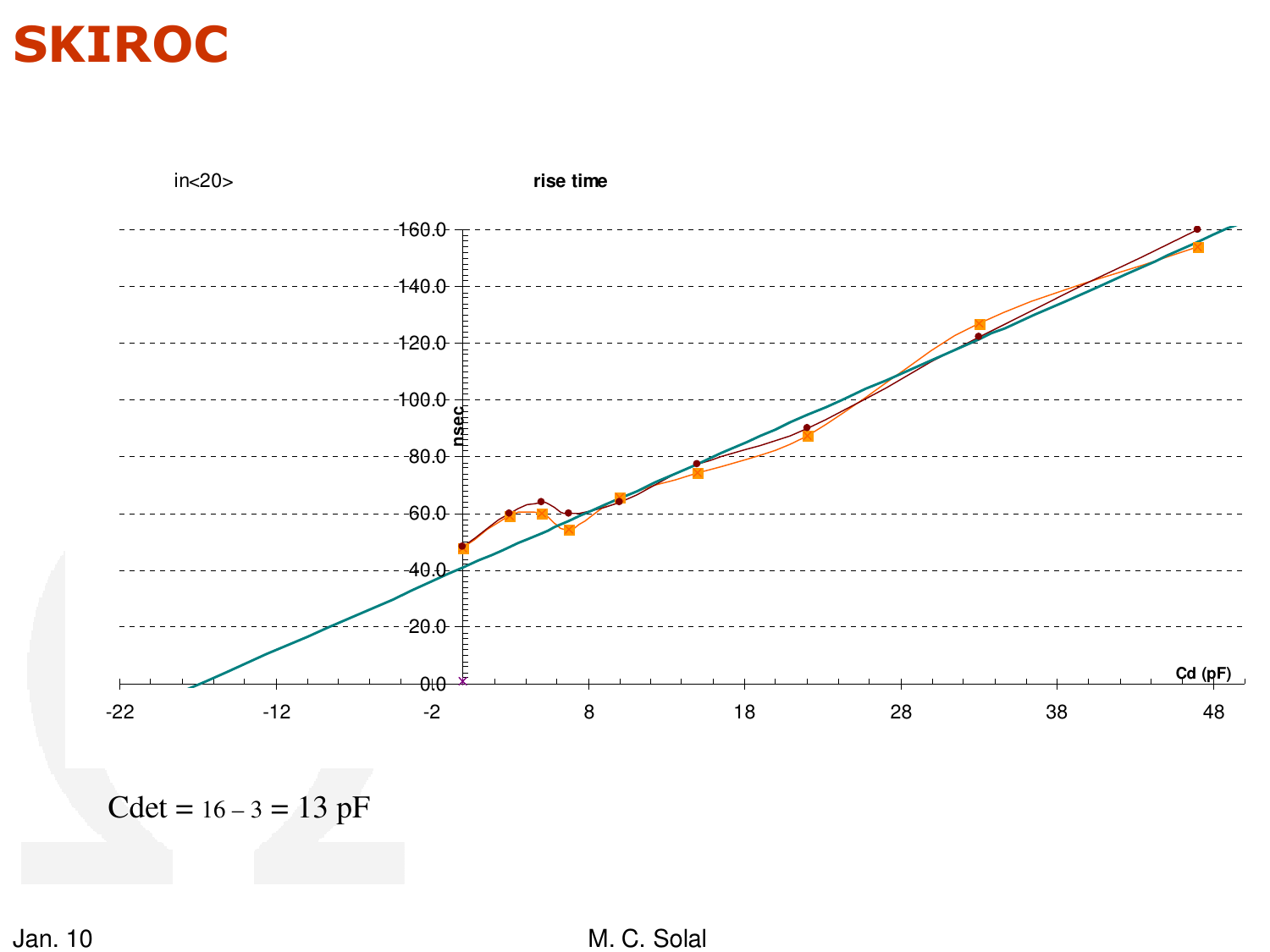#### **Serial noise "fit"**

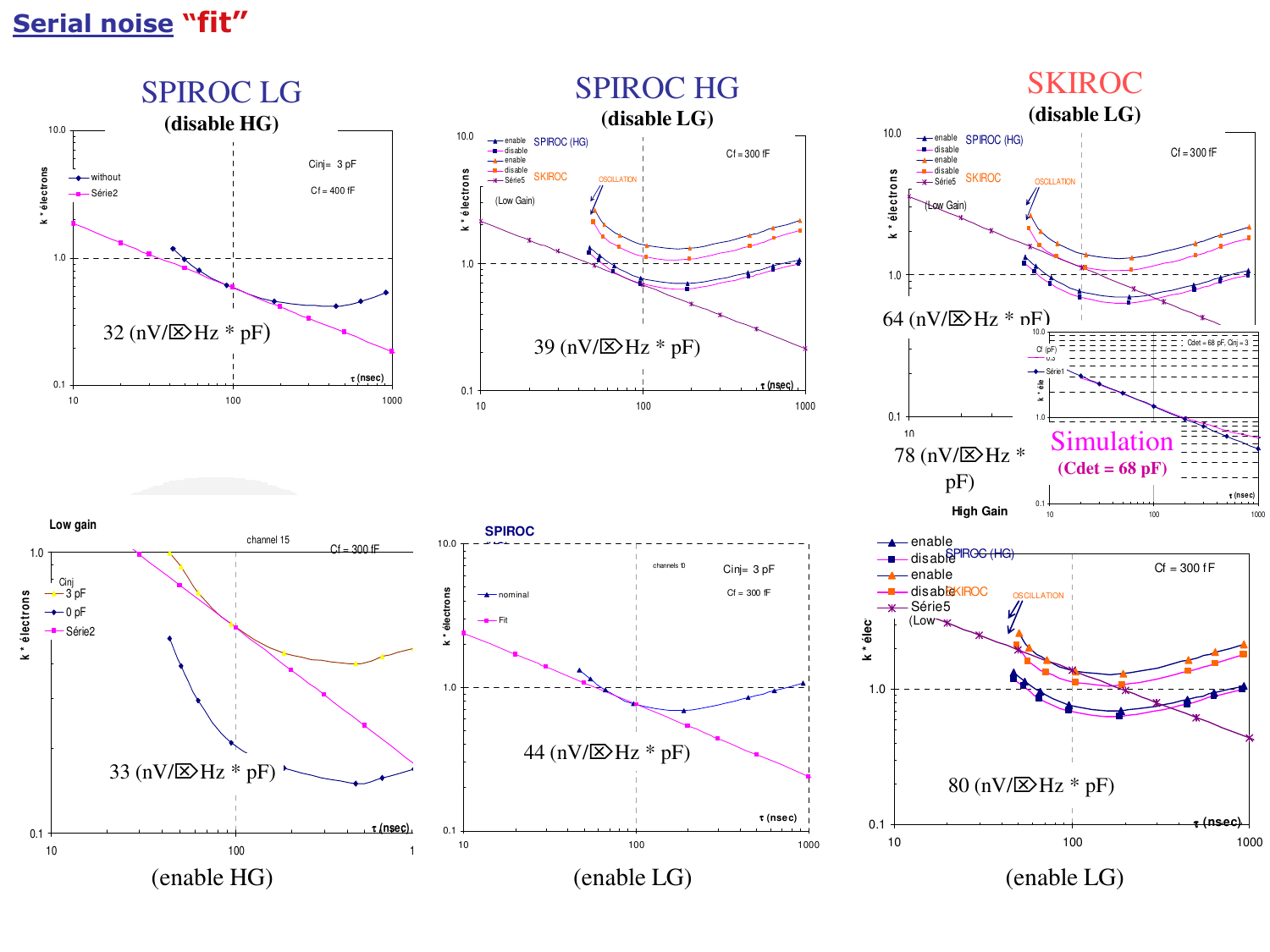## **SKIROC déficit**

DCOutput =  $2.95 \text{ V}$  (2.80V "measured")

DCInput =  $2.58 \text{ V}$ 

### **rise time 28 nsec simulation**





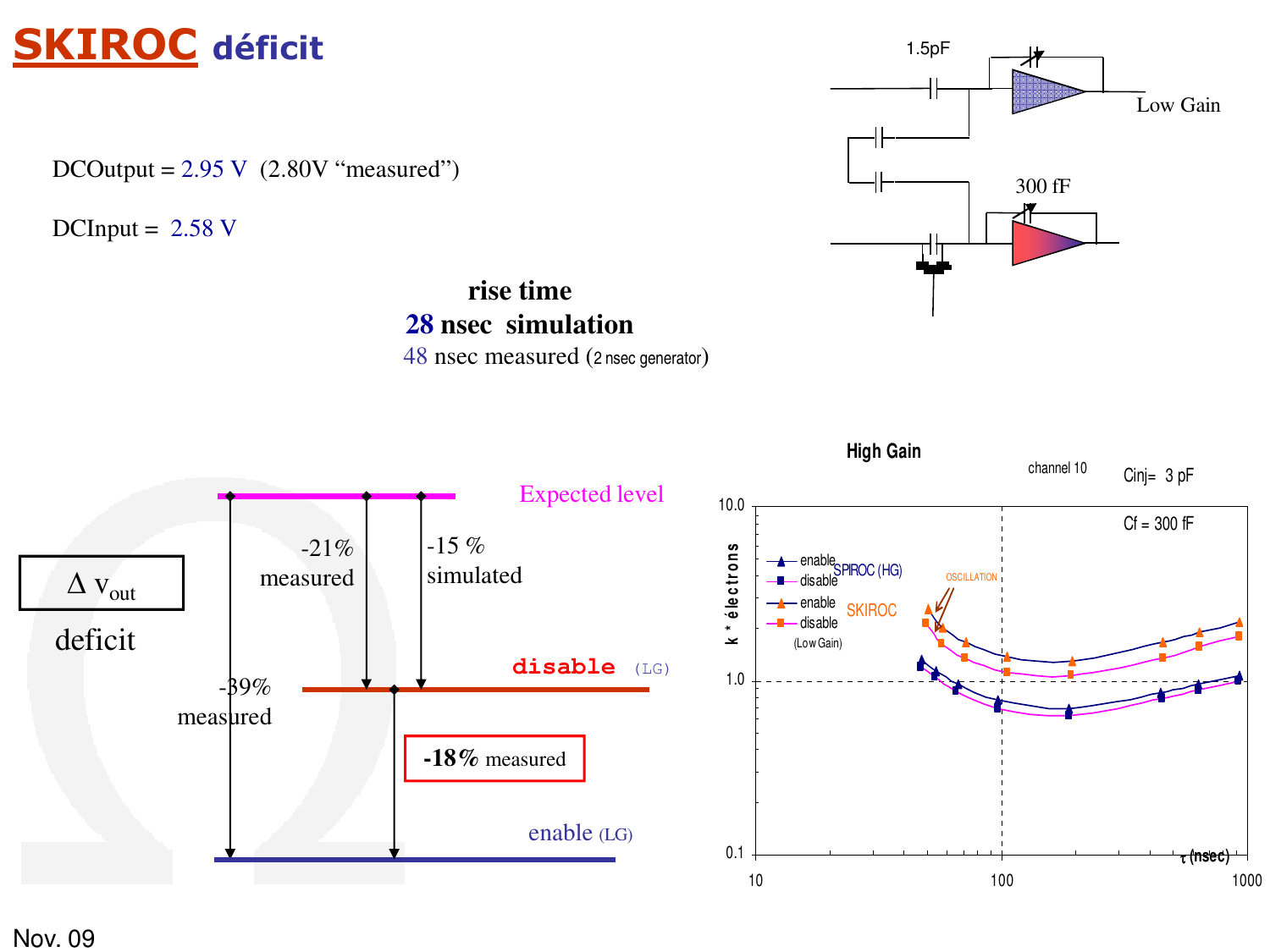### **Counting vs DAC (Labview)**

 $\text{Qinj} = 6.1 \text{ fC} = 38 \text{ ke} \quad (\text{In} < 23)$ 

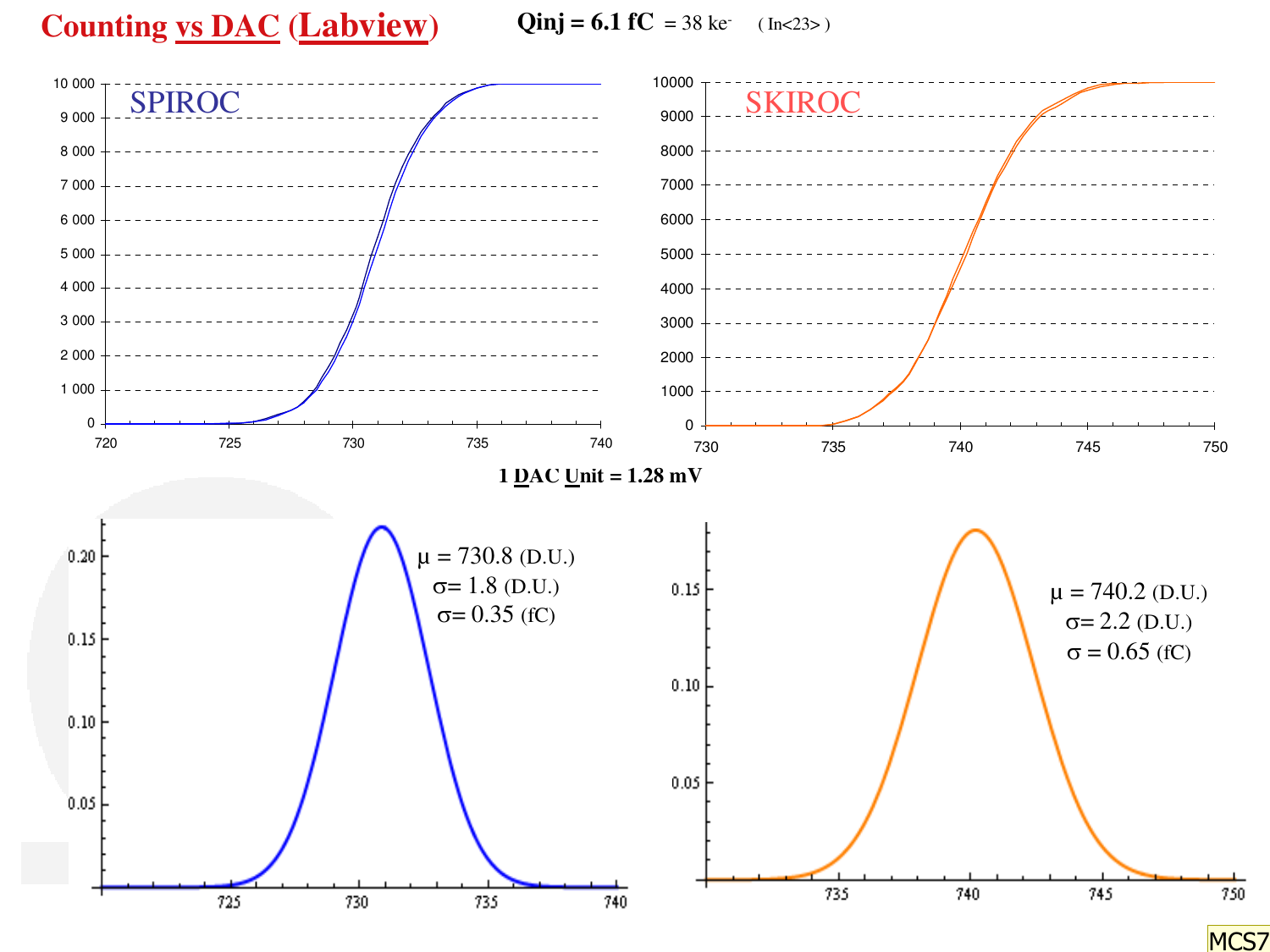**Slide 11**

#### **MCS7** Excelsis\siSKI.xls Cohen-Solal, 10/1/2009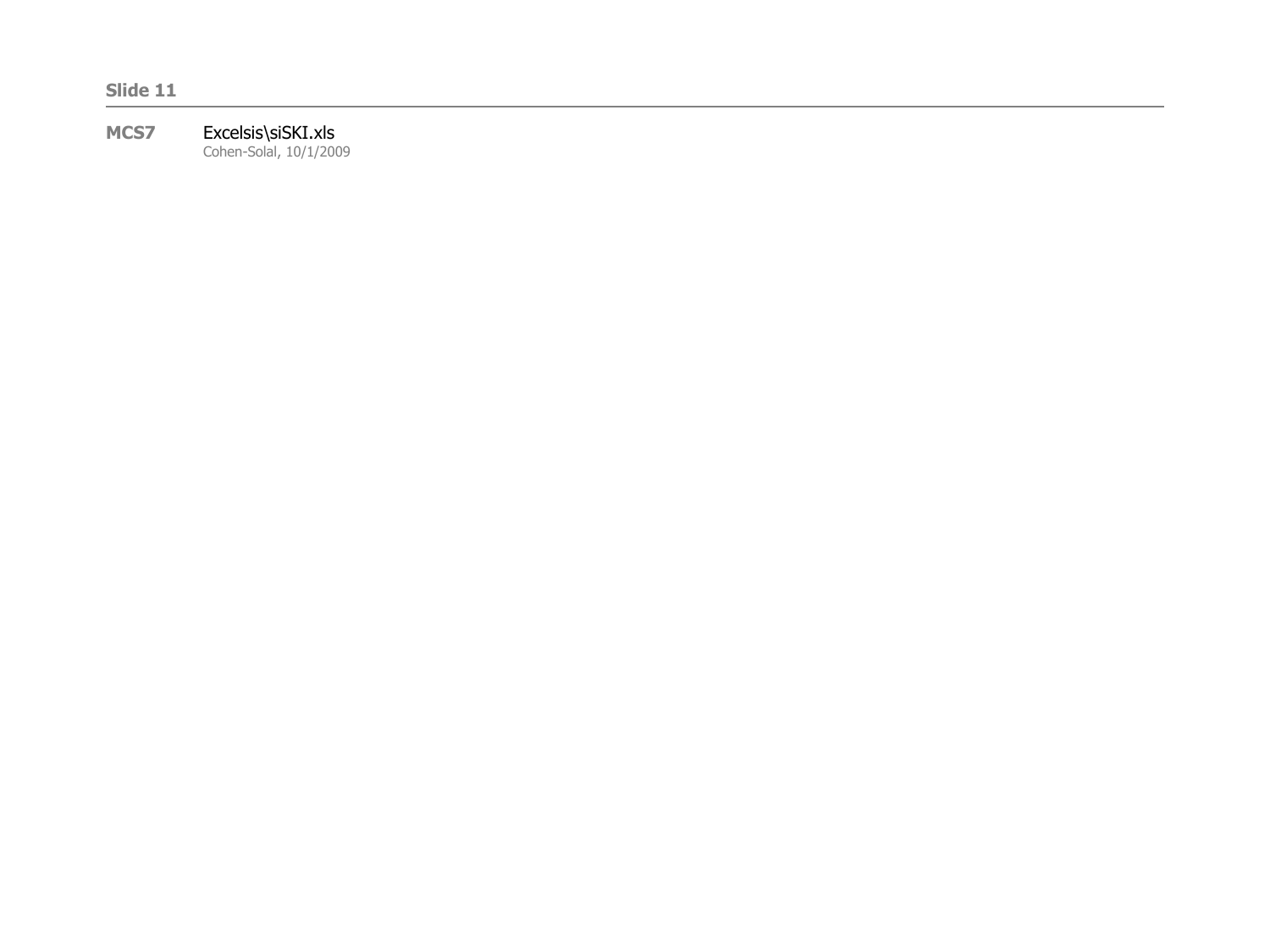$(In < 22$ 

### **Counting vs signal (scope)**

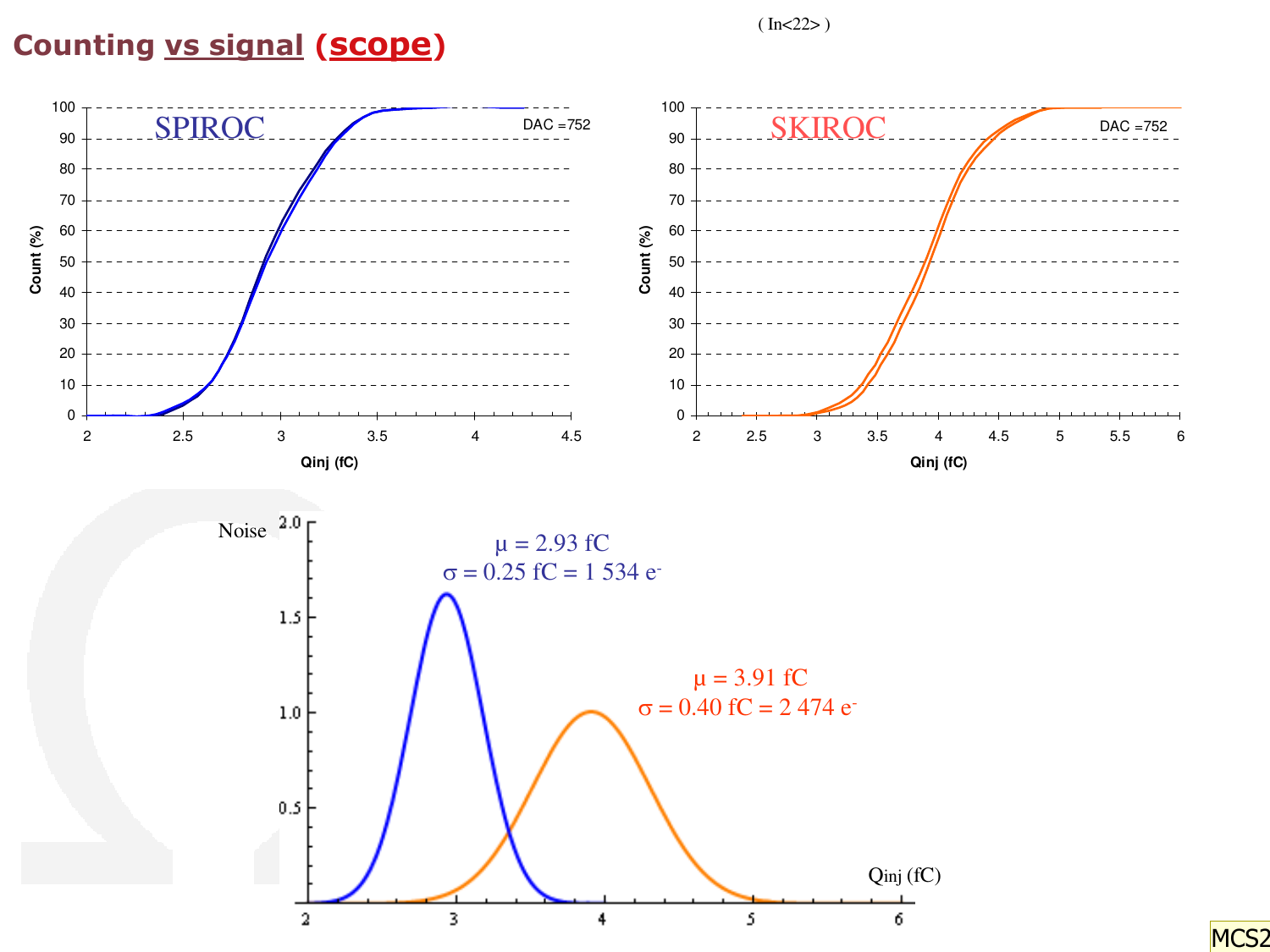**Slide 12**

#### **MCS2** Scope.xls

Cohen-Solal, 10/1/2009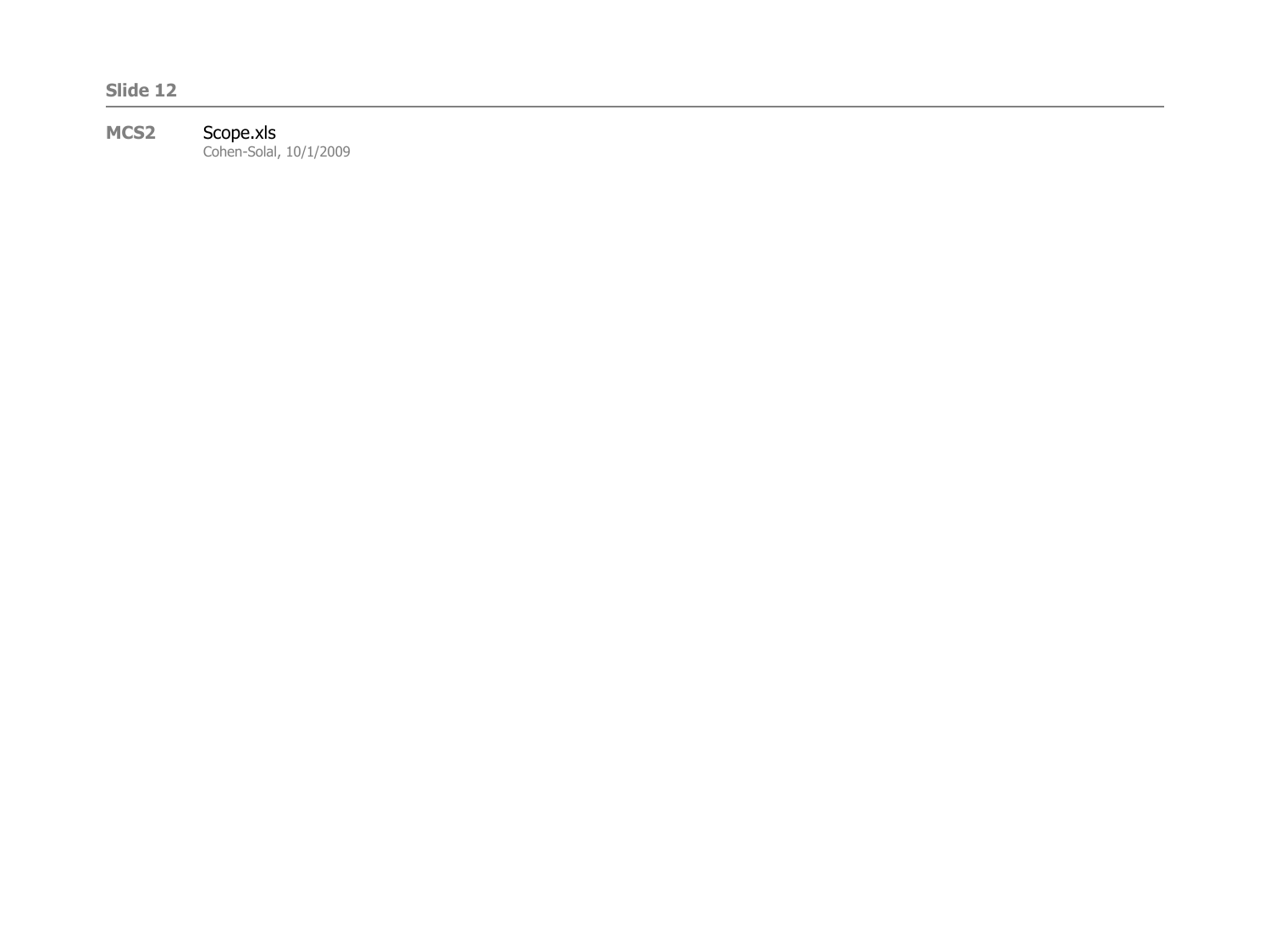#### **Counting Pedestal (stable) & signal**



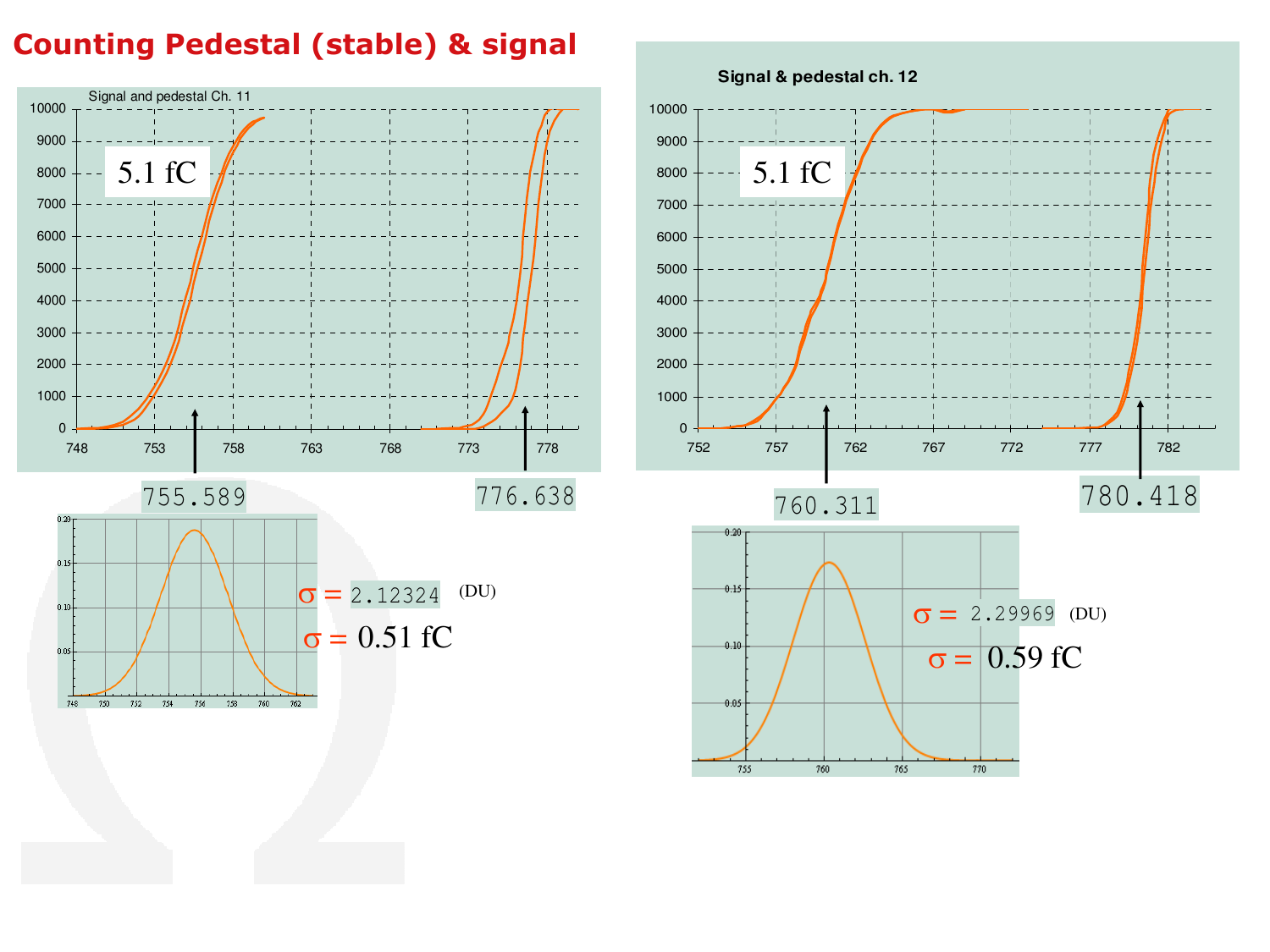## **Counting vs Qinj (Labview)**



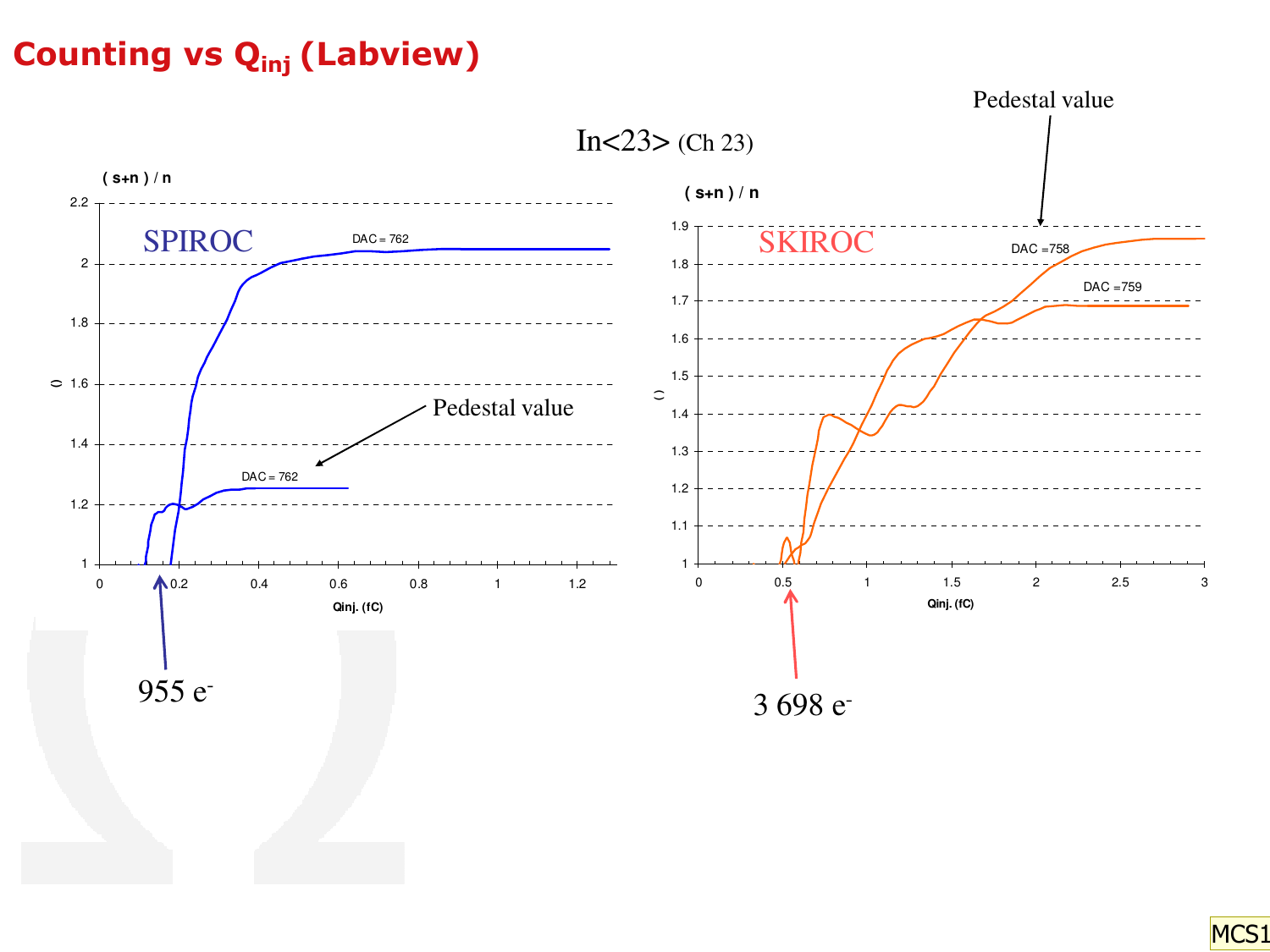**Slide 14**

#### MCS1 SB.xls

Cohen-Solal, 10/1/2009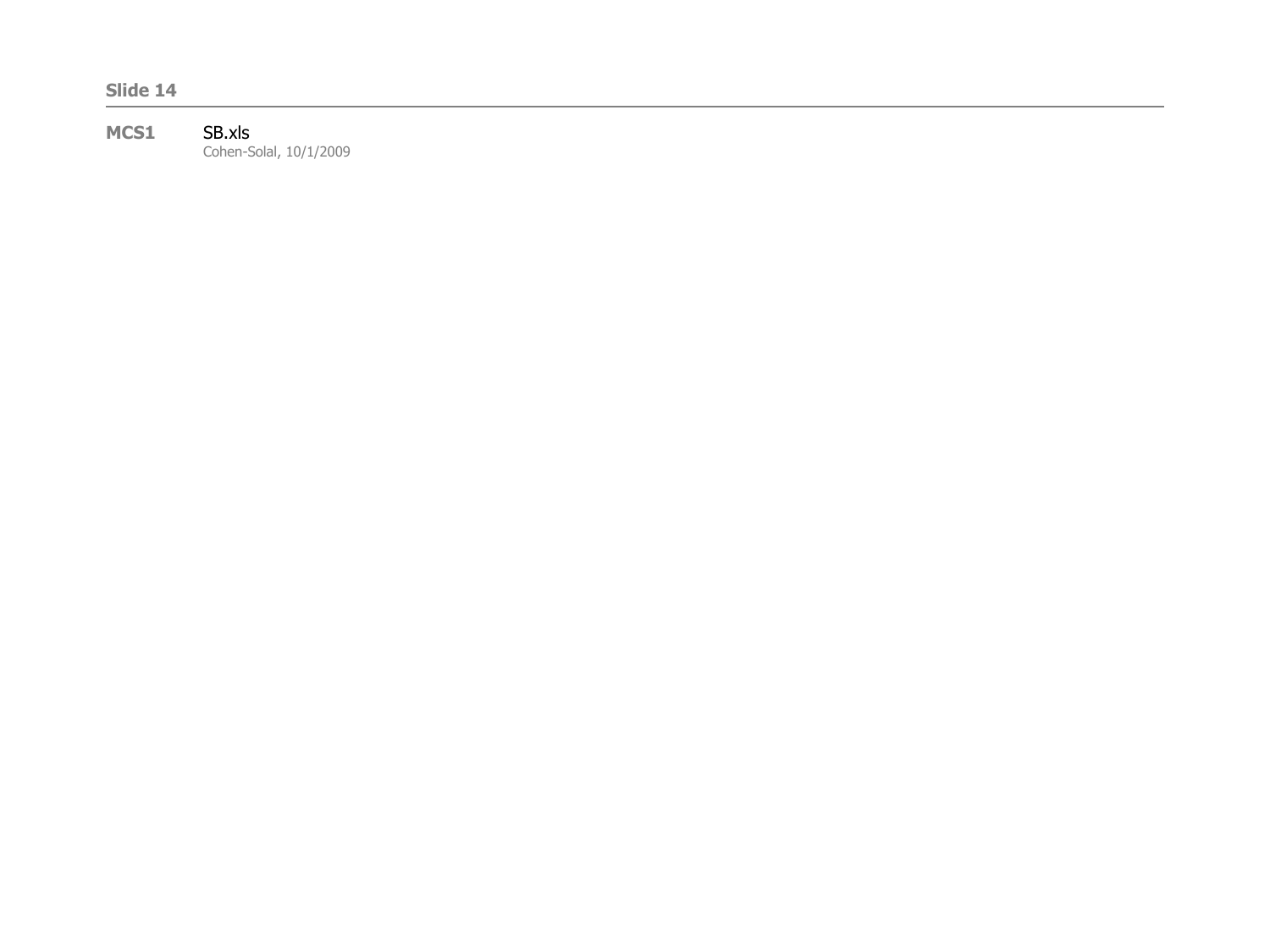### **noise of the discriminator SKIROC (minimum possible signal) summary**

- noise Qinj.
- $(fC)$  $(fC)$
- 6.1 0.65 Labview counting vs DAC In<23>
- 3.9 0.40 Scope counting vs signal In<23> (no PC, no USB, no CLK)
- 6.5 0.44 Labview counting vs signal In<23>
- ped 0.59 Labview (s+n) vs signal In<23>
- ped 0.61 Labview (s+n) vs signal In<21>
- 5.1 **0.51** Labview counting vs DAC In<11> (stable pedestal)  $0.51$
- 5.1 **0.59** Labview counting vs DAC In<12> (stable pedestal)

#### **0.59** ( $\sigma$ =0.08) **fC** = 3 700 ( $\sigma$ =500) electrons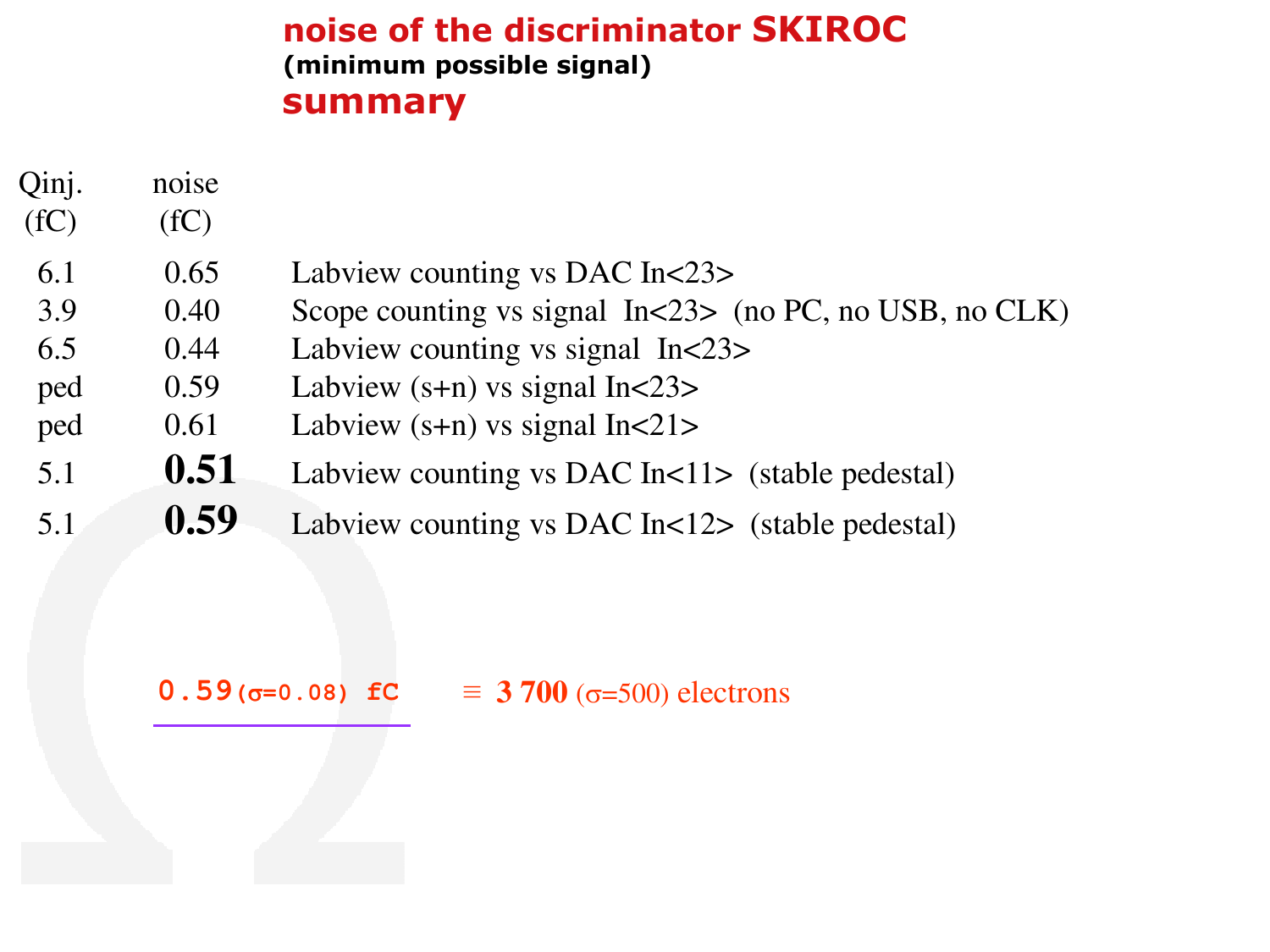

The threshold of the trigger (red arrow) could be set at **0.52 MIP** (2.1 fC).

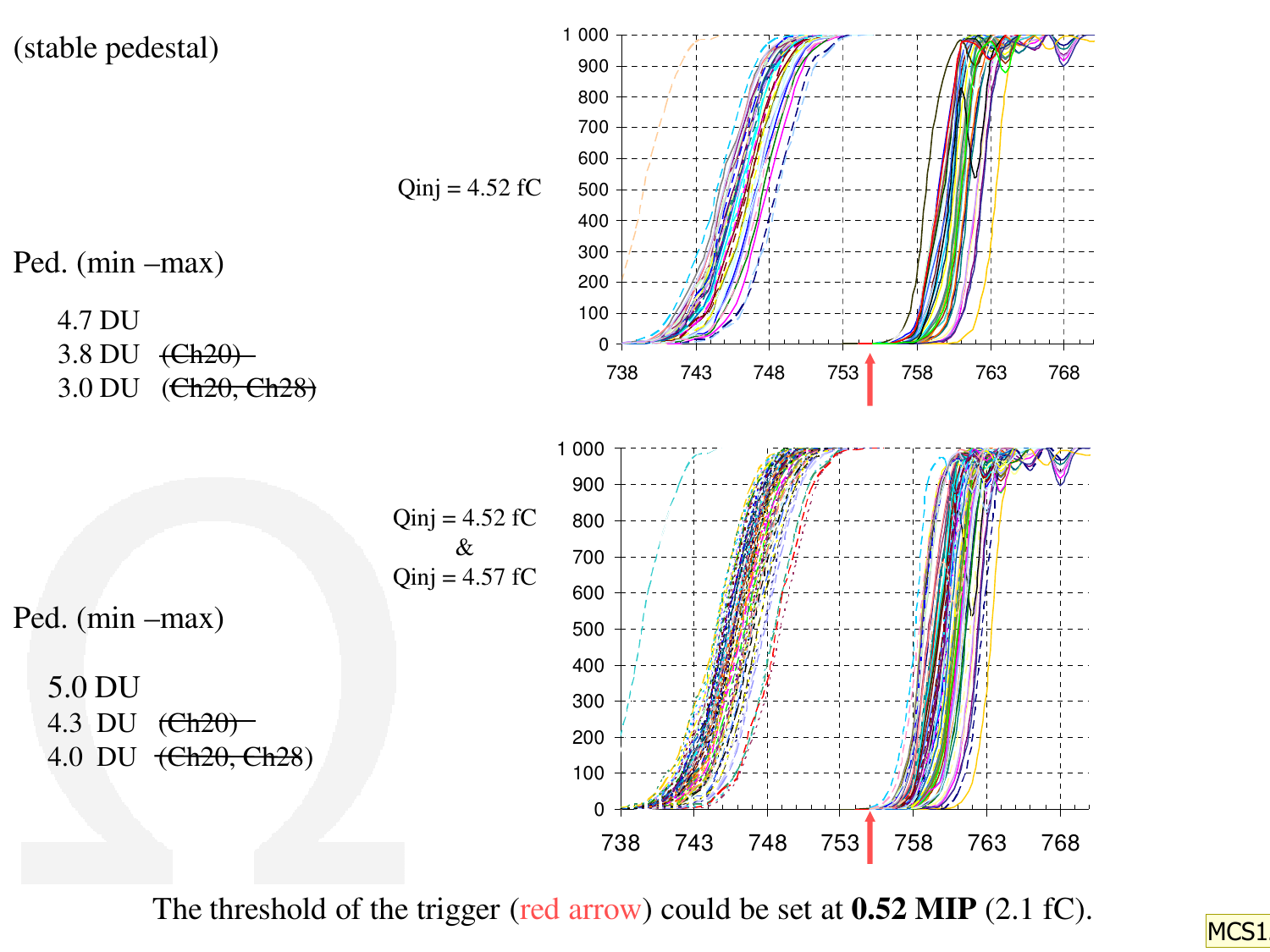#### **MCS12** scurves\Stable\syntheseBis

Cohen-Solal, 10/22/2009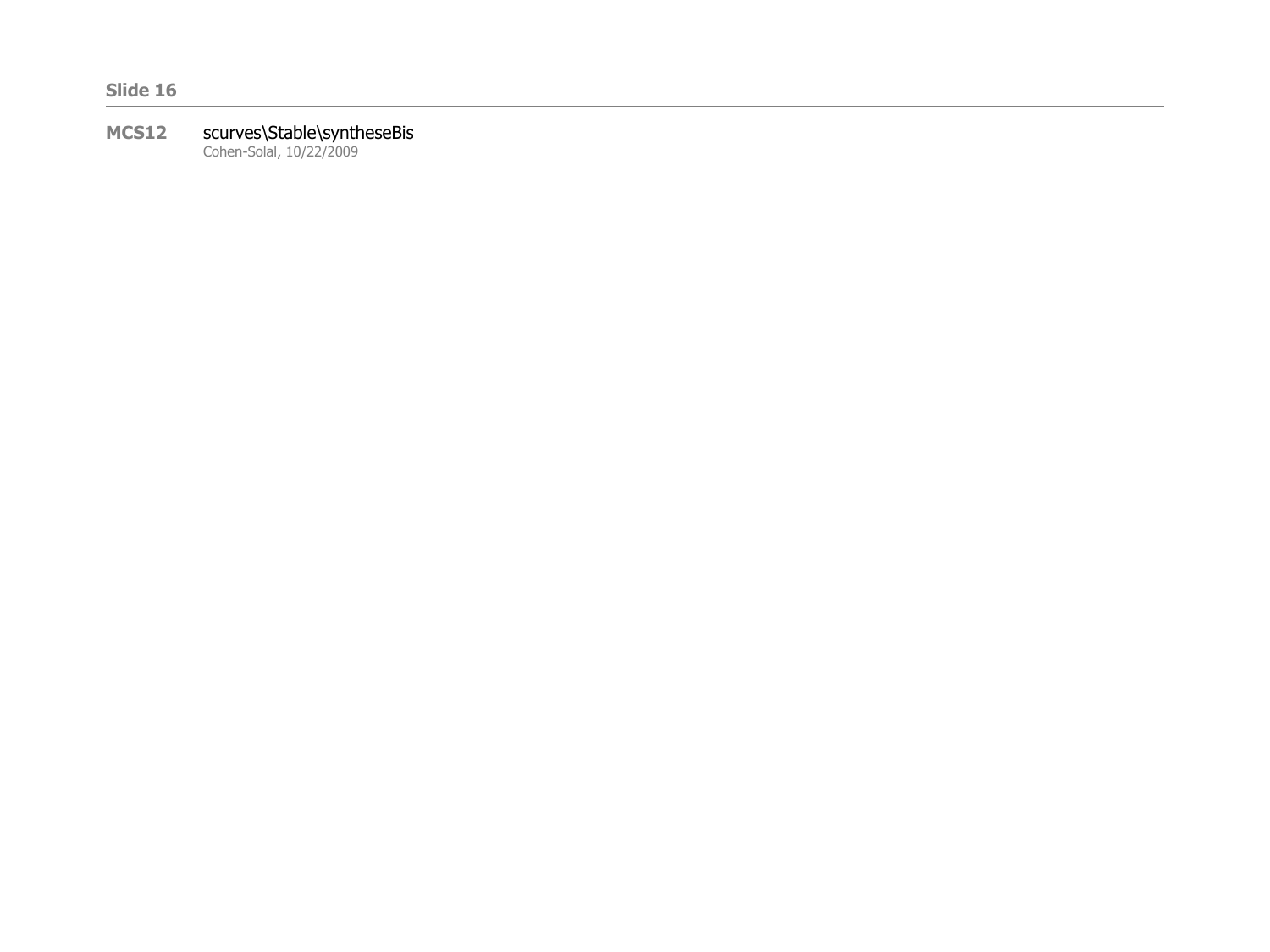# **SKIROC pedestal stability (DAC value, V<sub>DAC</sub>)**



- **(a) Power switch on**
- **(b) 38 mn after (a)**
- **(c) Other test**
- **(d) Switch off (week-end)**
- **(e) Switch on (Monday)**
- **(f) 5hrs 12mn after (e)**
- **(g) 1hrs 55 mn break**
- **(h) At morning (cold)**
- **(i) 3 hrs 39 mn break**
- **(j) 2 hrs 40 mn break**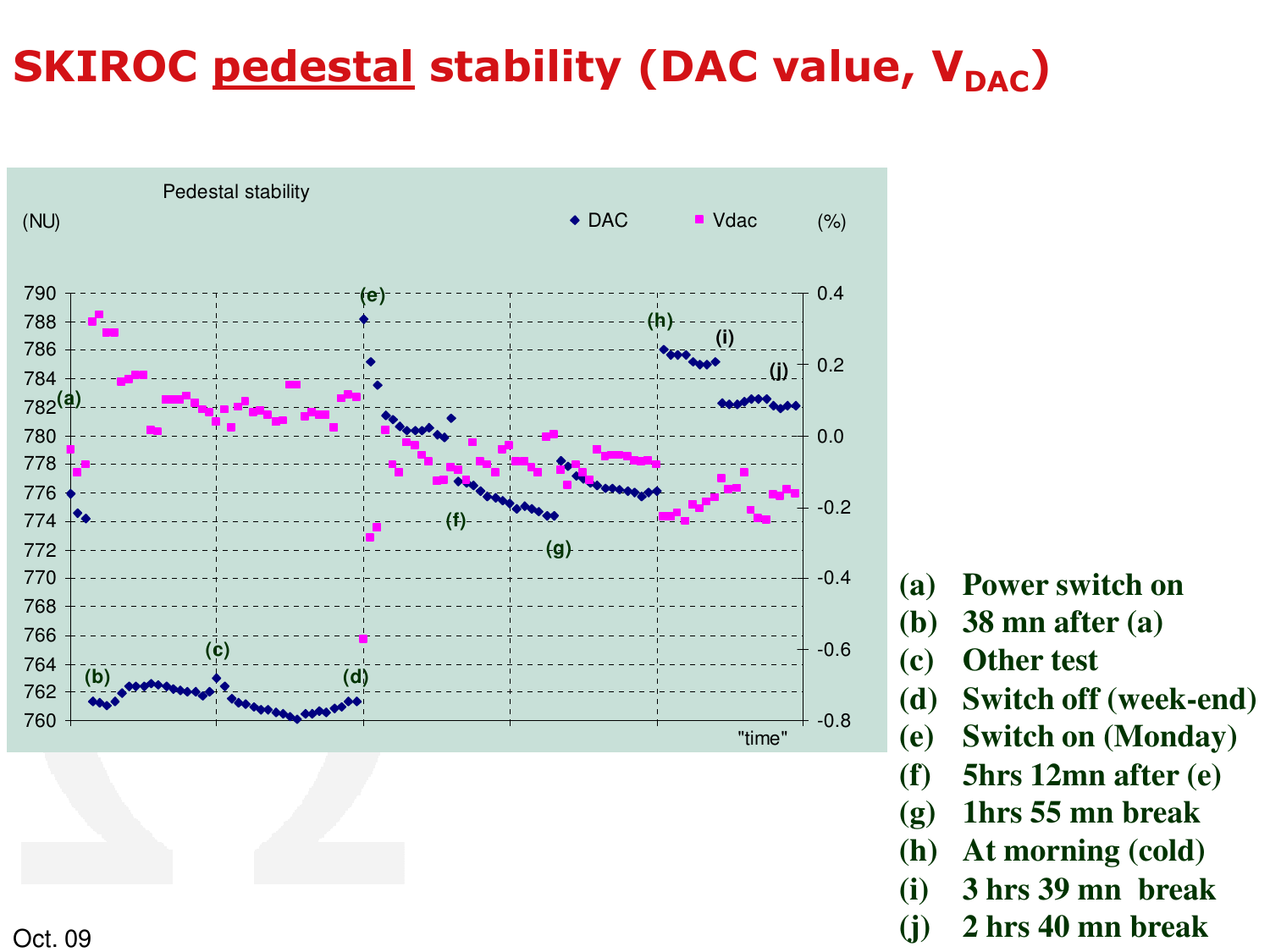## **SKIROC pedestal stability (DAC, ibo\_discri)**



- **(a) Power switch on**
- **(b) 38 mn after (a)**
- **(c) Other test**
- **(d) Switch off (week-end)**
- **(e) Switch on (Monday)**
- **(f) 5hrs 12mn after (e)**
- **(g) 1hrs 55 mn break**
- **(h) At morning (cold)**
- **(i) 3 hrs 39 mn break**
- **(j) 2 hrs 40 mn break**